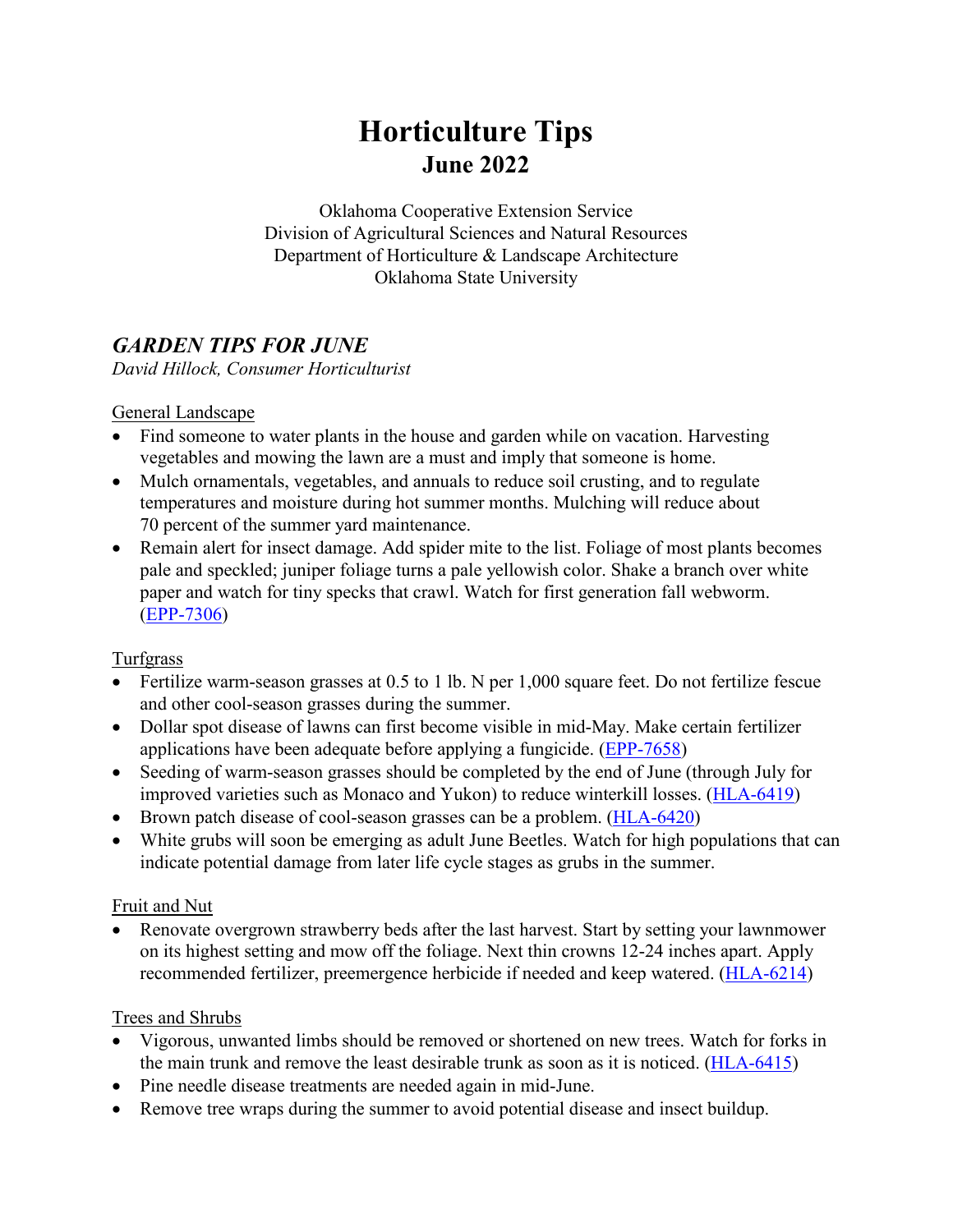- Softwood cuttings from new growth of many shrubs will root if propagated in a moist shady spot.
- Protect trees from lawnmowers and weed eaters by mulching or using protective aerated covers.

Flowers

- Pinch back leggy annuals to encourage new growth. Fertilize and water appropriately.
- Feed established mums and other perennials.
- When picking fresh roses or removing faded ones, cut back to a leaflet facing the outside of the bush to encourage open growth and air circulation.
- Stake tall perennials before toppling winds arise.

## **Hydrangeas**

*Casey Hentges, Oklahoma Gardening Host Bailey Lockhart, Project Coordinator* 

Hydrangeas have been around for a long time in gardens, but some people still find they are unable to grow them in their garden. While there may be certain hydrangeas that need a more specific environment, there will be one that will work for you.

*Hydrangea macrophylla*, also known as bigleaf hydrangea, is probably the most well-known and often desired. Many of them have the recognizable mophead flower that can range from pink to blue, which is influenced by the soil pH. Even if you purchase a blue hydrangea *macrophylla* and plant it in the ground, it may bloom pink later in the season. Don't think you accidently picked the wrong plant. Most often in Oklahoma soils you will find the lilac to pink range in flowers which are a result of slightly acid to alkaline soils. To get the blue hydrangea, you need to have a highly acidic soil. You can plant these alongside your azaleas or blueberries where you have amended the soil or try growing them in a container where it is easier to adjust the pH. Adding aluminum sulfate will make the flowers bluer and adding lime will make them more pink. Amendments should always be based on a recent soil test analysis. The soil needs to be amended typically in late fall or early spring well in advance of the flowering period. The white *macrophylla* will always be white regardless of the soil pH. *Macrophylla'*s like rich, moist, yet well-drained soil in part shade. Planting them on the north side of a building will help keep them protected from the scorching summer sun.

Pruning hydrangeas is often a concern since some bloom on old wood, or last year's growth, and some bloom on new wood, or this current season's growth. Generally speaking, *macrophylla'*s bloom on old growth, which means if the vegetation dies back to the ground, you have also lost your flower buds. However, there are some newer cultivars that bloom on both old and new wood. A few repeat bloomers to look for are 'Fusion Glow' and 'Nantucket Blue'.

*Hydrangea serrata* is another species and are very similar to *macrophylla*'s. It actually used to be classified as the same variety; however, they are now recognized as their own species. Just like *macrophylla*s, they too typically bloom on old wood and like rich, moist, well-drained soil in part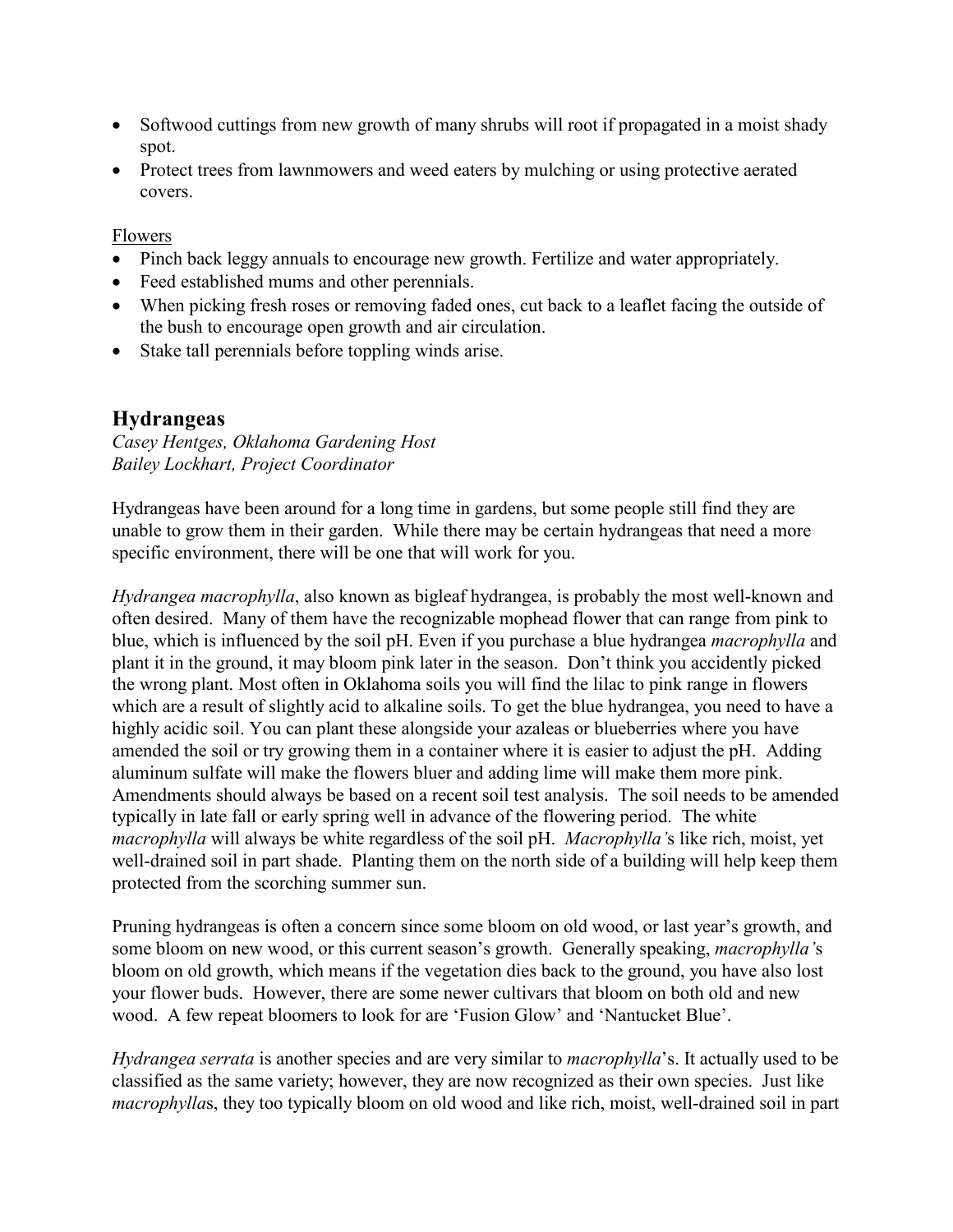shade. The main difference between the two is *serrata* tends to be smaller in size and may have a bit more cold hardiness due to being native to the mountains of Japan. Additionally, *serrata* also has reblooming cultivars available even if you do lose last year's growth. When we think of *macrophylla*s as having the large mophead flowers, *serrata* has a flower structure referred to as a lacecap, that is, flat and has an outside ring of florets.

*Hydrangea paniculate* offers a completely different flower structure. The species implies it has a conical, pointy, panicle of flowers. It is a popular species and one of the best hydrangeas to grow because it is more cold hardy; all the way up to zone 3 and it blooms on new wood. So, you don't have to worry about it dying back in the winter and can remove any old stems in the late winter to make room for the new growth and flowers. It is also tolerant of air pollution, so it does well in urban locations.

Now, all of these hydrangeas are native to Japan and other parts of Asia. We do, however, have a few species native to the United States. *Hydrangea arborescens*, or smooth hydrangea, is found along rocky slopes, ravines, and streambeds from New York to Florida and west into Oklahoma. These are hardy from zone 3 to 9. Like the prior mentioned species, it also likes moist, well-drained soil with part shade. However, *arborescens* is a bit more tolerant of other soils and can handle a bit more sun if irrigated well. Best of all, they bloom on new wood, so you don't have to worry about losing those flower buds in the cold. Like the *paniculate*, it comes in a range of shades from white to dark pink. 'Annabelle' hydrangea is a type of *arborescens* that was discovered growing in the wild near Anna, Illinois. It has much larger flowers than the species up to 12" in diameter.

Finally, *Hydrangea quercifolia*, is another native hydrangea. The species name, *quercifolia,* refers to the foliage that looks like *Quercus*, which is the genus for Oak. The large lobed foliage resembles oak leaves and really sets it apart from the other mentioned hydrangeas. *Quercifolia* is hardy between zones 5 and 9. This species blooms on old wood, so you may want to protect it in the colder zones to help prevent losing branches which produce next seasons blooms. Pruning is best for this species right after it flowers, because it will be done blooming for the season. The oakleaf hydrangea not only offers large panicles of flowers that range from white, to lime, to pink, but it also offers a nice display of burgundy fall foliage. Later in the winter, the exfoliating cinnamon color bark of the branches is revealed. While many of them can be quite large in the landscape reaching 8 feet tall, there are a few cultivars on the market that will stay around 3-4 feet tall, Ruby Slippers for example.

This is just a brief introduction to hydrangeas, and all of them appreciate rich, moist, welldrained soil in part shade. If you are after the old-fashion blue hydrangea, look for *macrophylla*. In Oklahoma, keep in mind that probably means you will need to lower your pH to achieve the blue color. While some species only bloom on old wood, there are many new reblooming cultivars being released that bloom on both old and new wood. Finally, if you are looking for a hydrangea that is more of a sure bet, look at *paniculate, arborescens* or *quercifolia,* with the latter two being native to the U.S.

<https://www.youtube.com/watch?v=lnI9Iz475qk>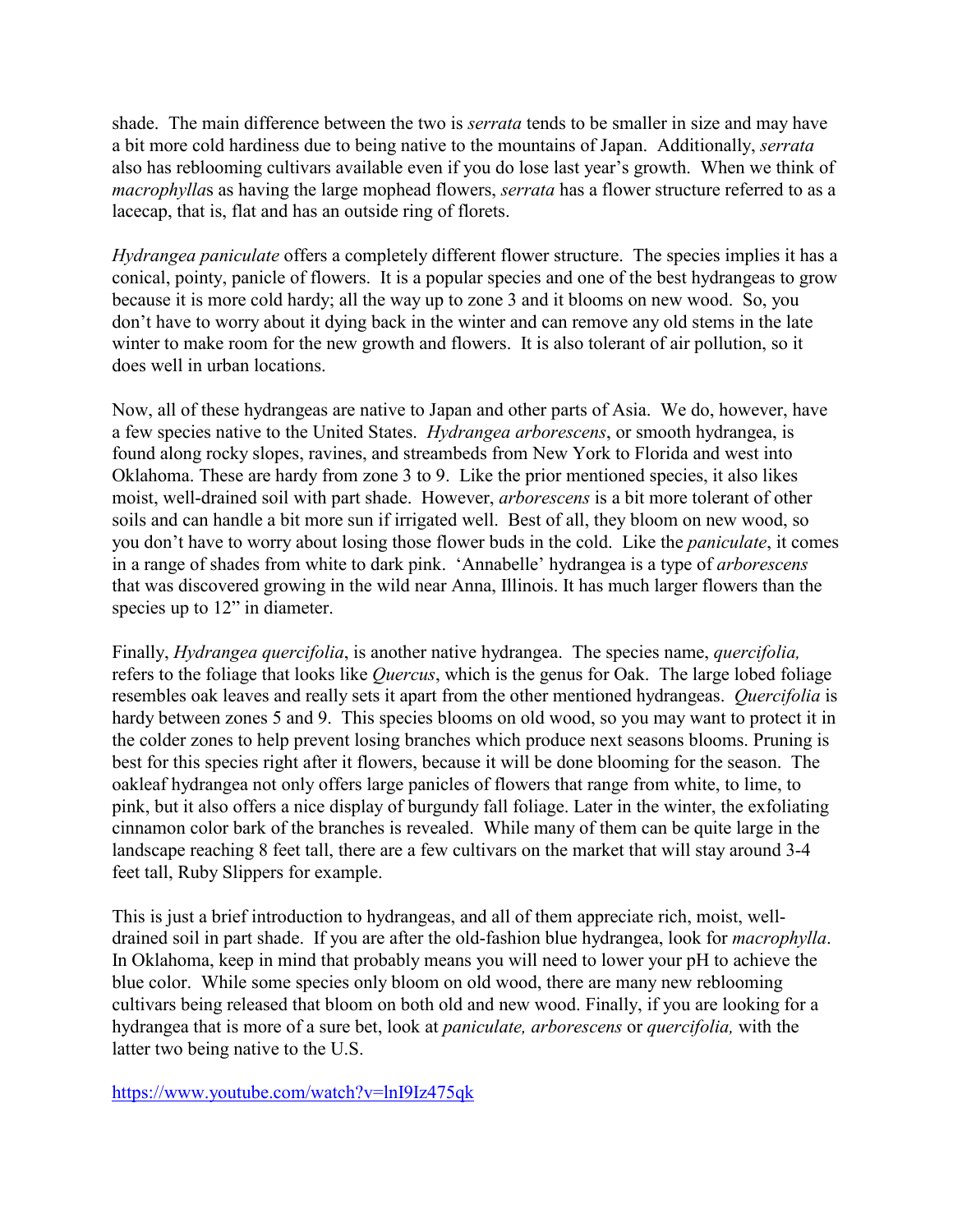#### **Pruning and Staking Tomatoes**

*David Hillock*

Every gardener has his or her own method for pruning tomatoes and, an opinion on whether or not tomato plants require pruning. Staking tomatoes helps manage disease problems by increasing air circulation in the leaf canopy and reducing contact with the soil. A structured training system can also make tomatoes easier to harvest. Pruning can help boost yields, by exposing more of the leaf canopy to full sun and reducing competition between suckers and the developing fruit.

Several different tomato training systems exist; the type of support to be used depends on tomato growth habit. Tomatoes can be divided into two types, determinate and indeterminate. The determinate varieties have short to medium vine lengths. Plants are heavily branched, and growth stops when they start flowering. Every branch tends to end up with a flower cluster. Determinate varieties are not heavily pruned as most of the fruit is produced on the branches. Indeterminate varieties continue to grow and produce leaves as well flowers throughout the growing season. Pruning methods will depend on the type of support system used.

The three most common training systems for tomatoes are stake-and-weave, trellis, and cage. All three of these techniques can be used with indeterminate tomato varieties, but only cages and stake-and-weave are used with determinate varieties.

Trellised tomatoes are the most heavily pruned. A trellis system consists of sturdy posts anchored in the ground about 20 feet apart. The top of the posts should be set so the tops stand six feet or more above ground level. Stretch a piece of wire between the tops of the posts. Then attach a length of sturdy twine or string above each plant in the row. Tie the twine to the base of each plant and wrap plants around the twine as they grow or tie them to the twine with plastic ties. You can train one or two stems per plant, using a separate cord for each stem. Plants are pruned back to these main shoots, with 2 to 4 side shoots along the main stem.

When we prune tomatoes, we remove small side shoots from the main stem. This reduces competition between vegetative growth and the fruit. Pruned plants produce larger and an earlier fruit as most of the plant energy is channeled into the fruit. Prune shoots when they are four inches long. It can be more difficult to remove larger shoots and you are more likely to damage the plant when removing large shoots. Remove a sucker by grasping it between your thumb and second finger and bending it to the side until it breaks. It is advisable to do this early in the day when the plant is still crisp. Do not cut suckers with a knife or pruners as this can lead to spread of diseases. Limit the branches of indeterminate varieties to two to three fruit producing branches by selecting the main stem, the sucker that develops immediately below the first flower cluster, and another sucker below that. Remove all other suckers, and periodically remove additional suckers that develop on the selected branches. The stake-and-weave method is commonly used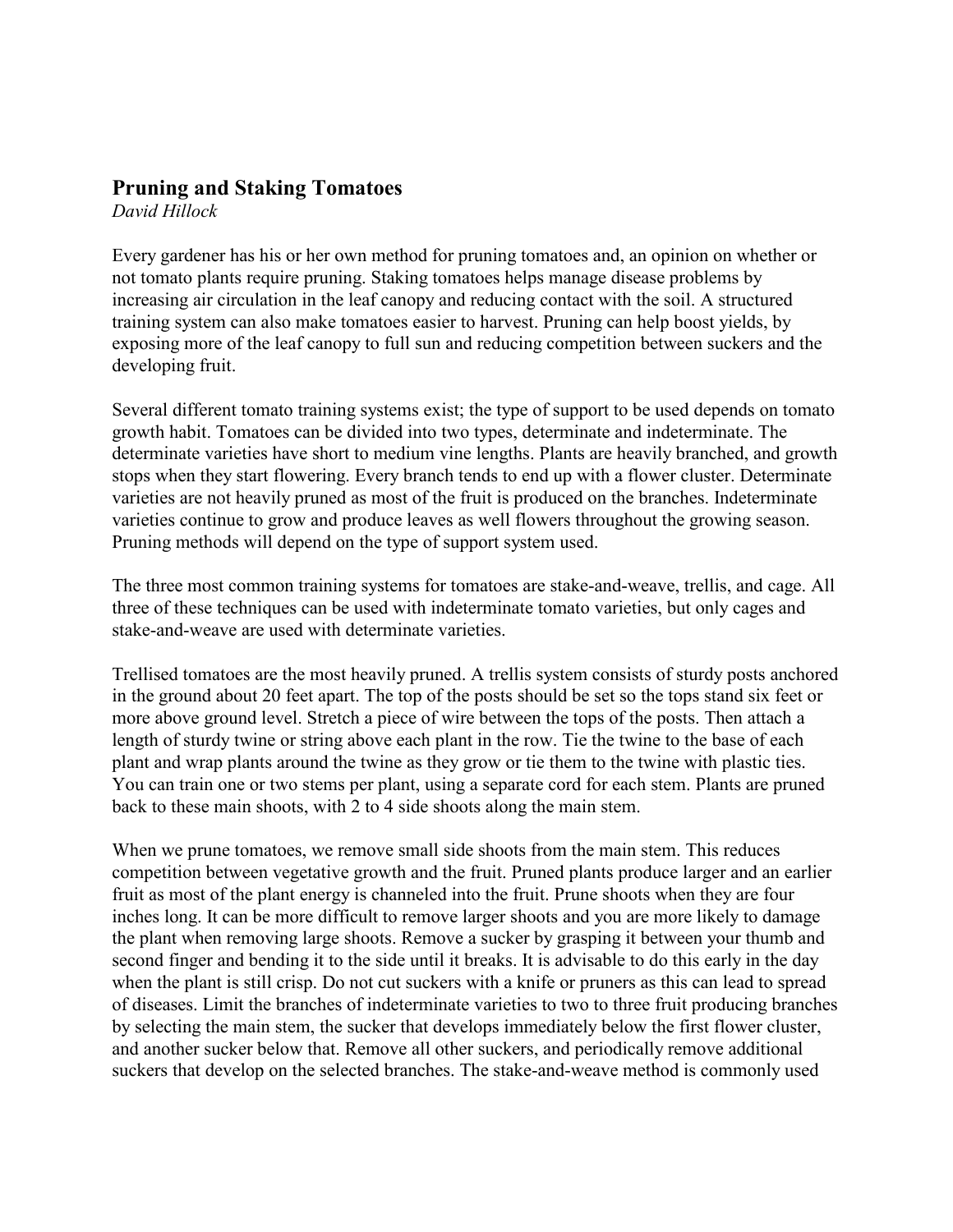with determinate tomato varieties, but also works with indeterminate tomatoes. Staking plants requires metal or wooden stakes.

The wooden stakes need to be at least one inch square for support. You can also use rebar or tposts as stakes. Determinate varieties require three to four feet long stakes and indeterminate varieties require stakes that are five to six feet long. Set a stake between every other plant. Lines of twine are strung between stakes on either side of the plants to provide support. Twine must be resistant to weather and stretching and have sufficient "grip" to wrap tightly around stakes. String the first line 8-10 inches above the ground by securing the twine to an end stake and wrapping the twine around each stake until the row is completed. Loop around this end stake and complete the stringing on the other side of the plant row. Run the next row of twine 6-8 inches above the first row before plants begin to fall over. Prune plants back to keep them contained within the stake and weave system and from crowding one another. Remove the lowest branches, as these are most likely to become infected by soil-borne diseases.

Caging is a support system that requires less work than staking or trellising but provides similar benefits in protecting plants from contact with the soil. Caged plants may not produce ripe tomatoes as early as staked or trellised plants, but the fruits they produce are less likely to suffer from cracking or sunburn. It will be necessary to lift branches and direct them upwards through the cage. Again, prune the lowest branches to reduce disease.

It is important to decide on type of support before setting plants in the garden. Plants grown on a trellis system can be planted closer together than those grown in cages or staked. Check your plants regularly to continue training them to the support system and prune as needed.

## **Turfgrass Species for Oklahoma Lawns**

#### *David Hillock*

The geographic location of Oklahoma permits turfgrass species popular in the north, south, east, and west environments of the United States to be grown somewhere in the state. However, high temperatures and limited rainfall during the summer limit the success of the cool-season turfgrass species to shaded areas and sites with irrigation systems. Relatively low temperatures during the winter prohibit the success of many warm-season (grows in the summer, dormant in the winter) turfgrass species.

Successful turfgrass management begins with the selection of a turfgrass species adapted to the wide fluctuations in temperature and moisture found in the state. It also involves the selection of a turfgrass suited to your personal need(s) (a show place, a neighborhood sports field, an average lawn, or cover to protect the soil from erosion), and a turfgrass species suited to any physical or environmental limitations of the planting site such as shade, no supplemental water, or poor soil conditions.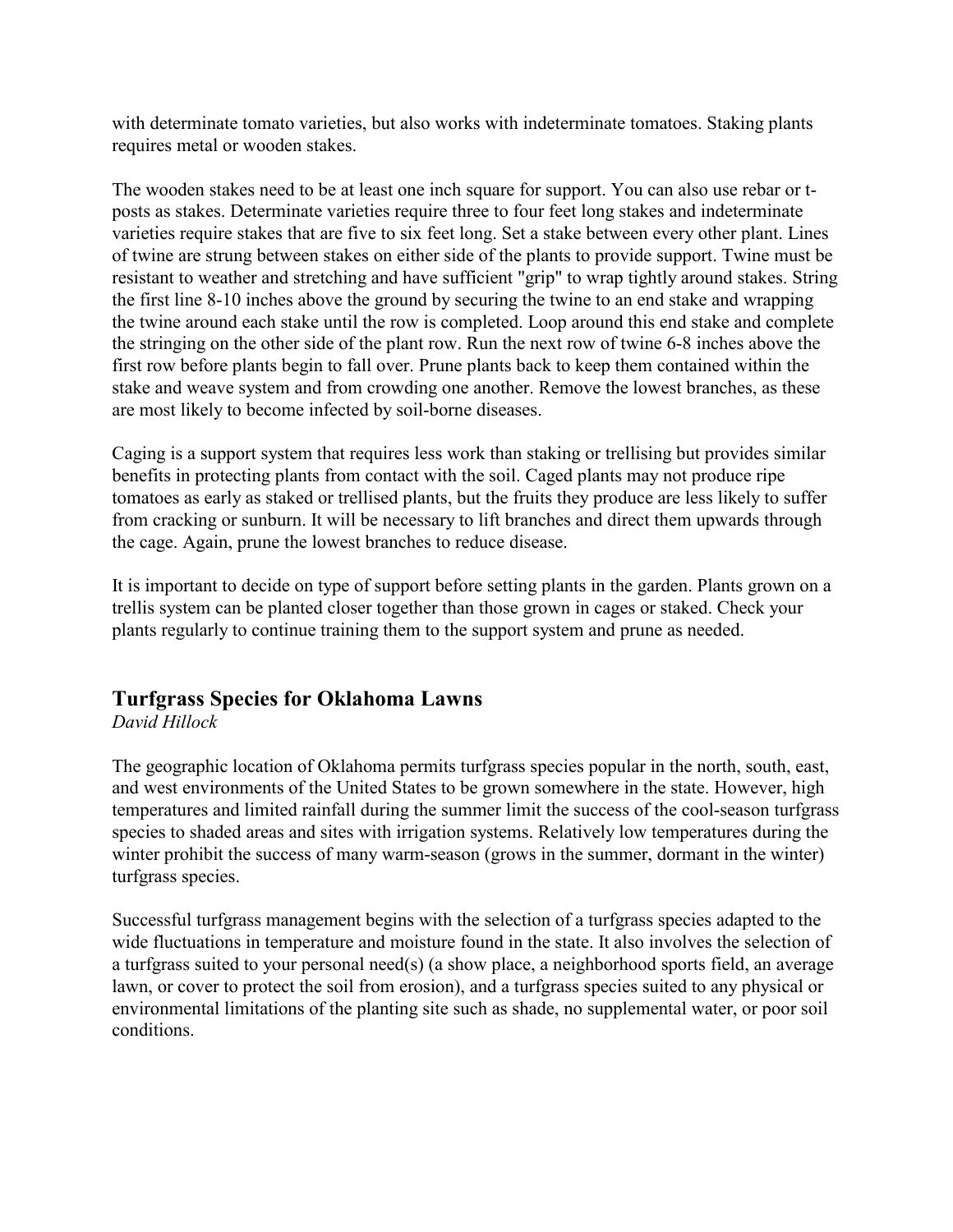Early summer is the best time to establish warm-season grasses so we will focus on those in this article. Cool-season turfgrasses like tall fescue and Kentucky bluegrass should be established in the fall.

Bermudagrass (*Cynodon* spp.) – Bermudagrass is an aggressive, warm-season turfgrass species that spreads rapidly by above-ground (stolons) and below-ground (rhizomes) stems. It is the bestadapted turfgrass for full-sun areas in Oklahoma due to its excellent heat and drought tolerance during the summer and its sufficient winter hardiness. Many cultivars are available for different situations.

Buffalograss (*Buchloe dactyloides*) – Buffalograss is a warm-season, sod-forming, native prairie grass that spreads by stolons. It has a fine texture and a grayish-green color. It has excellent tolerance for the heat, drought, and cold conditions found in Oklahoma. Buffalograss is best suited to full-sun sites in areas of Oklahoma receiving 12 to 25 inches of rainfall per year.

It grows best on heavy-textured soils and has some tolerance of alkaline soils. Buffalograss is the best choice for unirrigated lawns and general turf areas of western Oklahoma. It produces numerous seed heads which may distract from the general appearance of the turf.

Zoysiagrass (*Zoysia* spp.) – Zoysiagrass is a fine to medium-textured warm-season turfgrass that spreads by stolons and rhizomes. Its winter hardiness and its ability to grow under light shade are its desirable features. Its slow establishment rate is its greatest liability. Zoysiagrass requires more frequent watering to prevent wilting than bermudagrass but has lower annual fertilizer requirements. Zoysiagrass should only be utilized for lawns when a top-quality and highmaintenance turf is desired. El Toro and Meyer zoysiagrass (Z-52) are available as sod in appreciable quantities in Oklahoma. Well adapted seeded cultivars available from internet sources include Compadre and Zenith.

St. Augustinegrass (*Stenotaphrum scundatum*) – St. Augustinegrass is a medium to coarsetextured, warm-season turfgrass that spreads by stolons. It is suited to southern Texas but is enjoying increasing use in southeastern Oklahoma and south central Oklahoma on sheltered sites. St. Augustinegrass produces a quality lawn on full sun to lightly shaded sites. However, it requires more frequent watering than bermudagrass.

For more information on these grasses, how to establish them, and how to manage them see our fact sheets [HLA-6418](https://extension.okstate.edu/fact-sheets/selecting-a-lawn-grass-for-oklahoma.html) – Selecting a Lawn Grass for Oklahoma, [HLA-6419](https://extension.okstate.edu/fact-sheets/establishing-a-lawn-in-oklahoma.html) – Establishing a Lawn in Oklahoma, and [HLA-6420](https://extension.okstate.edu/fact-sheets/lawn-management-in-oklahoma.html) – Lawn Management in Oklahoma

#### **Mow at the Right Height**

*David Hillock*

Too frequently we see lawns that have been mowed as close as possible to give the grass that putting green appearance. Though it is nice and neat looking, it may not be the healthiest thing for your turfgrass. But raising cutting heights beyond optimum can bring on its own set of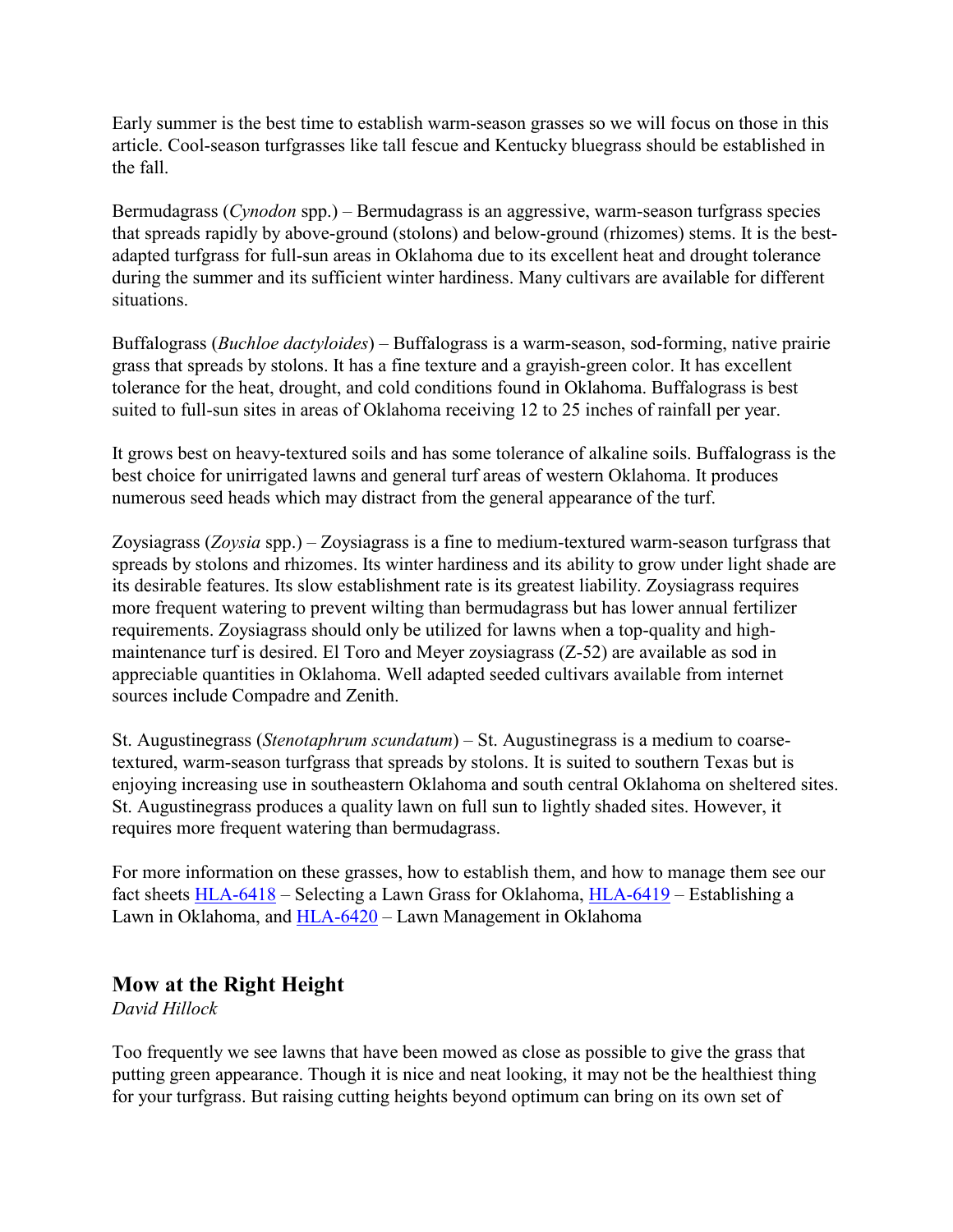problems. Each species has an optimum cutting height for different seasons and under particular circumstances such as shade.

The warm-season turfgrasses are cut slightly higher in the fall to provide insulation for low temperatures. When they are growing during the summer, they are cut lower to promote lateral spread and a "tight" turf. Cutting turfgrasses below their recommended height will discourage deep rooting. Cutting too low may cause the turf to thin, because it is less able to withstand heavy traffic and environmental stresses such as low soil moisture and extreme temperatures. Cutting newer hybrid bermudagrasses above their recommended height may produce a stemmy turf, characterized by leaves being produced near the end of upright stems. This kind of turf is prone to scalping. Turfgrasses grown under shady conditions should always be maintained at a slightly higher cut to increase leaf area to compensate for lower light levels.

#### **Mowing height of commonly grown turfgrasses in Oklahoma. \*Some exceptions will occasionally apply!**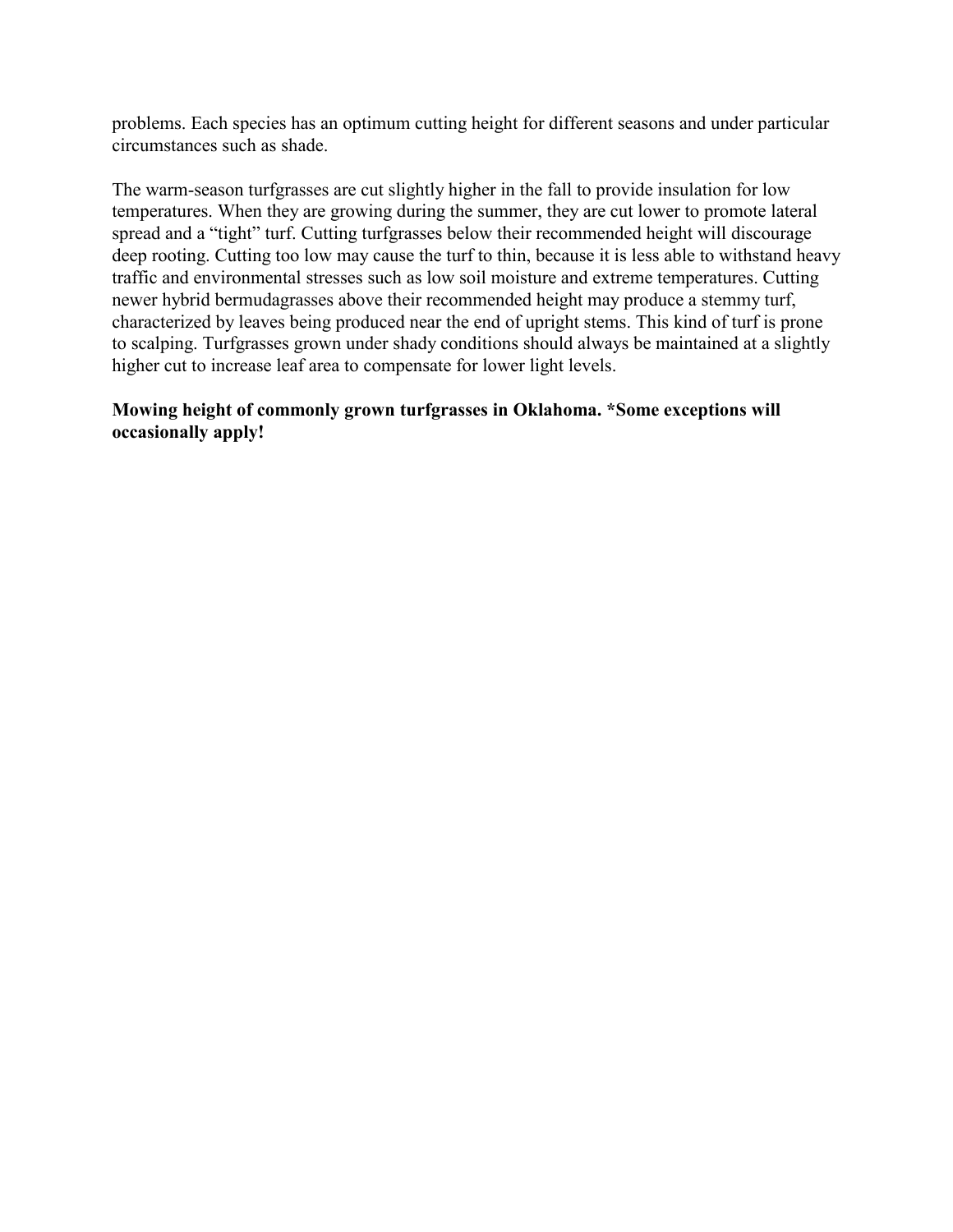| Turfgrass                                                                                                     | Mowing height - inches       |                                 |
|---------------------------------------------------------------------------------------------------------------|------------------------------|---------------------------------|
| Warm-season<br>Bermudagrass                                                                                   | April-August<br>$0.5 - 0.75$ | September-March<br>$1.0 - 1.25$ |
| Tahoma 31<br>Tifway<br>Tifway II<br>Tifgreen<br>Patriot<br>Latitude 36<br>Northbridge                         |                              |                                 |
| Astro<br>Cheyenne<br>Jackpot<br>Mirage<br>$U-3$<br>Sahara<br>Sundevil<br>Wrangler<br>Yuma<br>Riviera<br>Yukon | $0.5 - 2.5$                  | $1.5 - 3.0$                     |
| Buffalograss &<br>St. Augustinegrass                                                                          | $1.5 - 3.0$                  | $2.0 - 3.0$                     |
| Zoysiagrasses                                                                                                 |                              |                                 |
| Fine dense types                                                                                              | $0.5 - 1.5$                  | $0.5 - 1.5$                     |
| Coarse open types                                                                                             | $0.5 - 1.5$                  | $1.0 - 2.5$                     |
| Cool-season                                                                                                   | June-mid Sept.               | mid Sept.-May                   |
| Kentucky bluegrass                                                                                            | $2.5 - 3.0$                  | $2.0 - 2.5$                     |
| Perennial ryegrass                                                                                            | $2.5 - 3.0$                  | $2.0 - 2.5$                     |
| Tall fescue                                                                                                   | $2.5 - 3.0$                  | $2.0 - 2.5$                     |

## **Deadheading!**

*David Hillock*

"Deadheading" is a term often heard amidst the conversations of gardeners across the country. One not familiar with the term may be somewhat startled by such a word. However, it simply